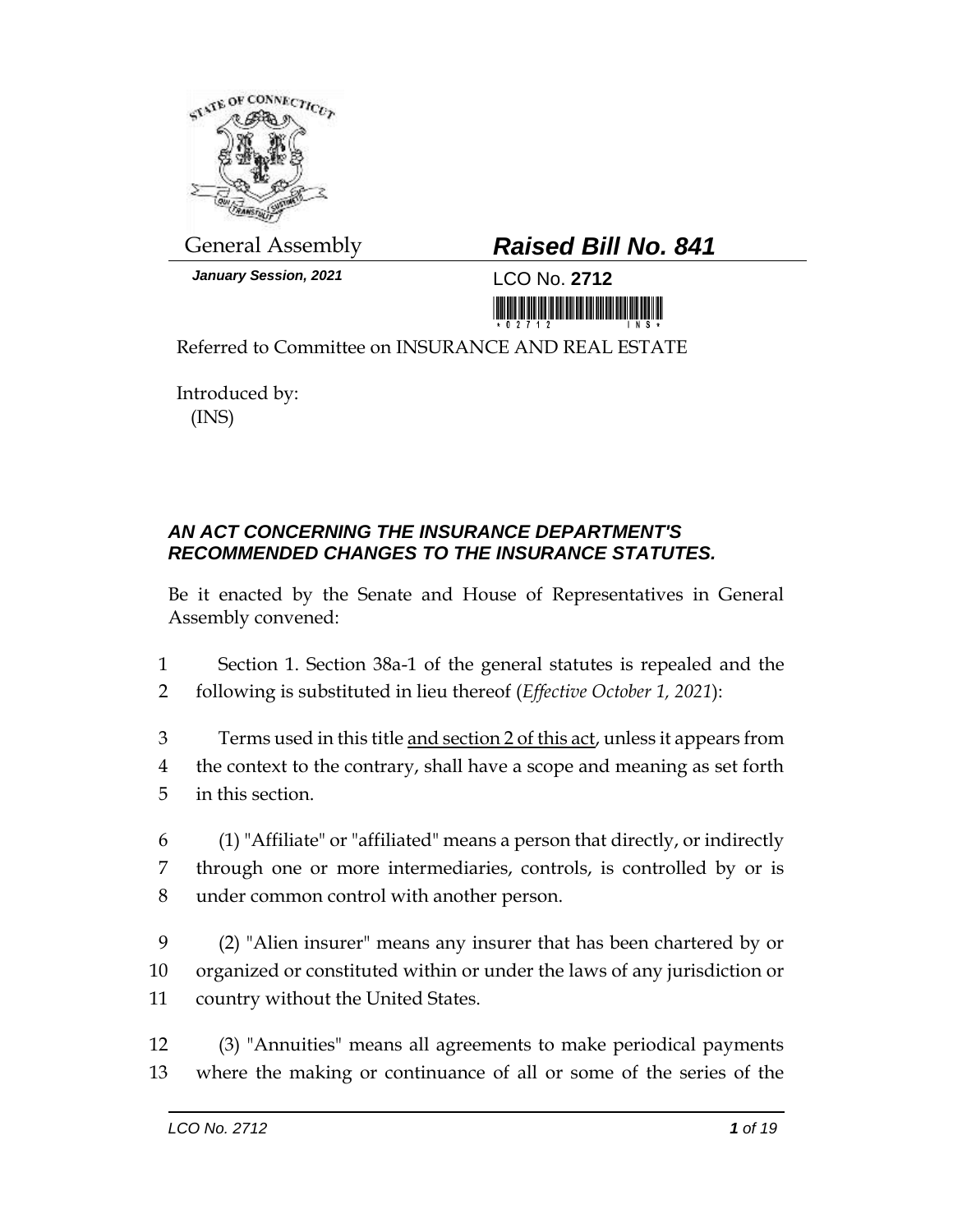payments, or the amount of the payment, is dependent upon the continuance of human life or is for a specified term of years. This definition does not apply to payments made under a policy of life insurance.

(4) "Commissioner" means the Insurance Commissioner.

 (5) "Control", "controlled by" or "under common control with" means the possession, direct or indirect, of the power to direct or cause the direction of the management and policies of a person, whether through the ownership of voting securities, by contract other than a commercial contract for goods or nonmanagement services, or otherwise, unless the power is the result of an official position with the person.

 (6) "Domestic insurer" means any insurer that has been chartered by, incorporated, organized or constituted within or under the laws of this state.

 (7) "Domestic surplus lines insurer" means any domestic insurer that has been authorized by the commissioner to write surplus lines insurance.

 (8) "Foreign country" means any jurisdiction not in any state, district or territory of the United States.

 (9) "Foreign insurer" means any insurer that has been chartered by or organized or constituted within or under the laws of another state or a territory of the United States.

 (10) "Insolvency" or "insolvent" means, for any insurer, that it is unable to pay its obligations when they are due, or when its admitted assets do not exceed its liabilities plus the greater of: (A) Capital and surplus required by law for its organization and continued operation; or (B) the total par or stated value of its authorized and issued capital stock. For purposes of this subdivision "liabilities" shall include but not be limited to reserves required by statute or by regulations adopted by the commissioner in accordance with the provisions of chapter 54 or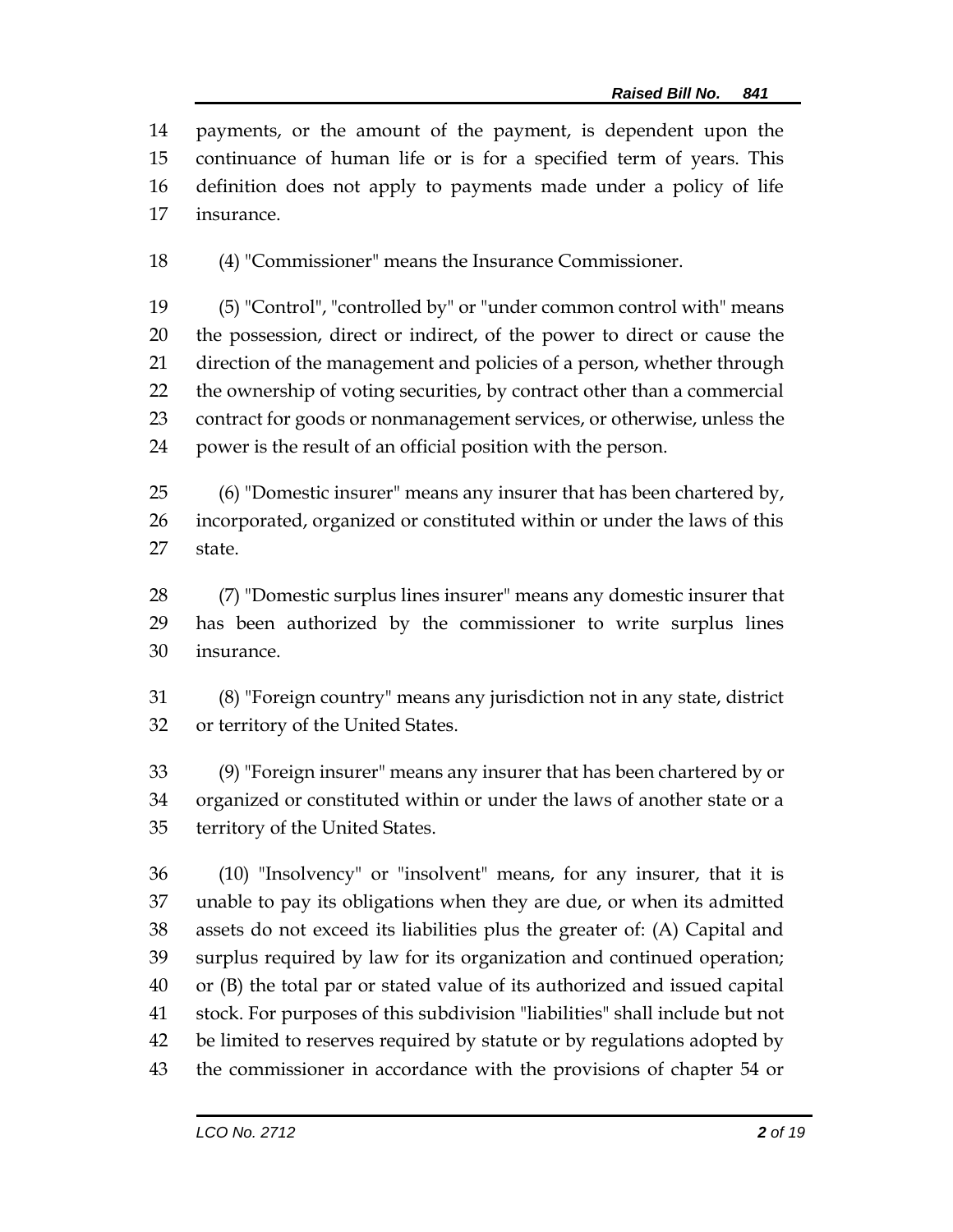specific requirements imposed by the commissioner upon a subject company at the time of admission or subsequent thereto.

 (11) "Insurance" means any agreement to pay a sum of money, provide services or any other thing of value on the happening of a particular event or contingency or to provide indemnity for loss in respect to a specified subject by specified perils in return for a consideration. In any contract of insurance, an insured shall have an interest which is subject to a risk of loss through destruction or impairment of that interest, which risk is assumed by the insurer and such assumption shall be part of a general scheme to distribute losses among a large group of persons bearing similar risks in return for a ratable contribution or other consideration.

 (12) "Insurer" or "insurance company" includes any person or combination of persons doing any kind or form of insurance business other than a fraternal benefit society, and shall include a receiver of any insurer when the context reasonably permits.

 (13) "Insured" means a person to whom or for whose benefit an insurer makes a promise in an insurance policy. The term includes policyholders, subscribers, members and beneficiaries. This definition applies only to the provisions of this title and does not define the meaning of this word as used in insurance policies or certificates.

 (14) "Life insurance" means insurance on human lives and insurances pertaining to or connected with human life. The business of life insurance includes granting endowment benefits, granting additional benefits in the event of death by accident or accidental means, granting additional benefits in the event of the total and permanent disability of the insured, and providing optional methods of settlement of proceeds. Life insurance includes burial contracts to the extent provided by section 38a-464.

 (15) "Mutual insurer" means any insurer without capital stock, the managing directors or officers of which are elected by its members.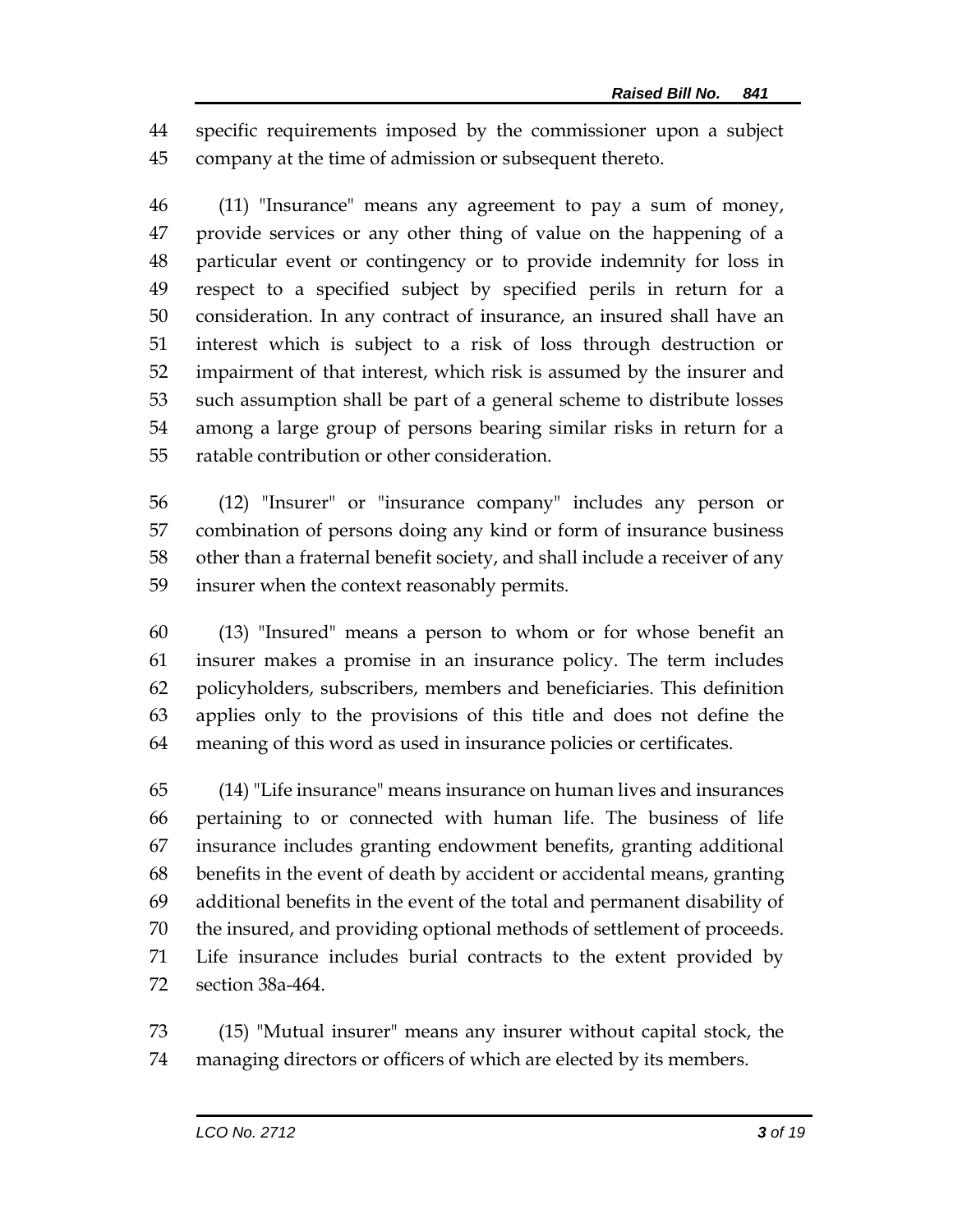(16) "Person" means an individual, a corporation, a partnership, a limited liability company, an association, a joint stock company, a business trust, an unincorporated organization or other legal entity.

 (17) "Policy" means any document, including attached endorsements and riders, purporting to be an enforceable contract, which memorializes in writing some or all of the terms of an insurance contract.

(18) "State" means any state, district, or territory of the United States.

 (19) "Subsidiary" of a specified person means an affiliate controlled by the person directly, or indirectly through one or more intermediaries.

 (20) "Unauthorized insurer" or "nonadmitted insurer" means an insurer that has not been granted a certificate of authority by the commissioner to transact the business of insurance in this state or an insurer transacting business not authorized by a valid certificate.

 (21) "United States" means the United States of America, its territories and possessions, the Commonwealth of Puerto Rico and the District of Columbia.

 Sec. 2. (NEW) (*Effective October 1, 2021*) No insurer, health care center or fraternal benefit society doing business in this state shall:

 (1) In connection with the issuance, withholding, extension or renewal of an annuity or an insurance policy for life, credit life, disability, long-term care, accidental injury, specified disease, hospital indemnity or credit accident insurance, request, require, purchase or use information obtained from an entity providing direct-to-consumer genetic testing without the informed written consent of the individual who has been tested; or

 (2) Condition insurance rates, the provision or renewal of insurance coverage or benefit or other conditions of insurance for an individual on: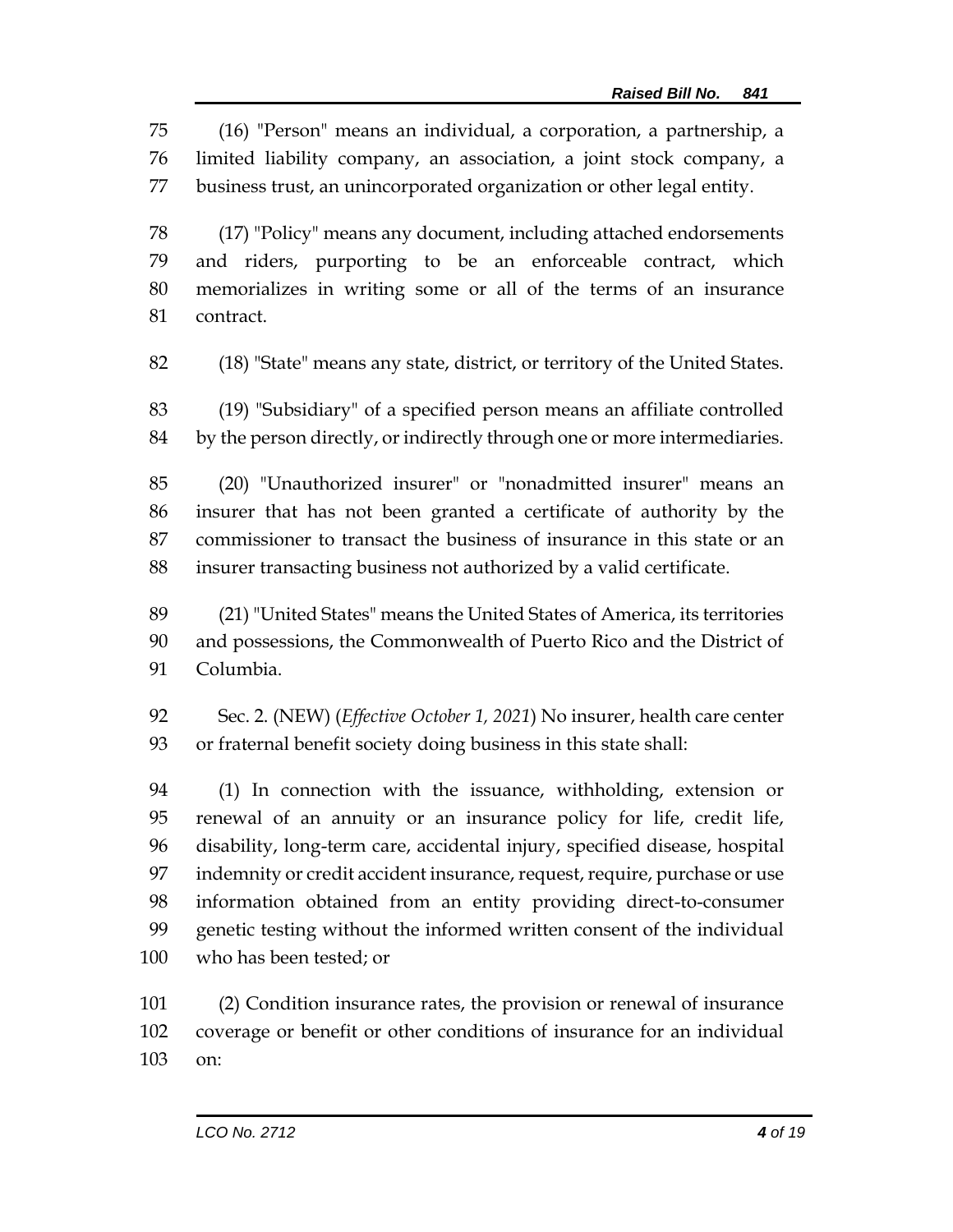(A) Any requirement or agreement that the individual undergo genetic testing; or

 (B) The results of any genetic testing of a member of the individual's family unless the results are contained in the individual's medical record.

 Sec. 3. Section 38a-816 of the general statutes is repealed and the following is substituted in lieu thereof (*Effective October 1, 2021*):

 The following are defined as unfair methods of competition and unfair and deceptive acts or practices in the business of insurance:

 (1) Misrepresentations and false advertising of insurance policies. Making, issuing or circulating, or causing to be made, issued or circulated, any estimate, illustration, circular or statement, sales presentation, omission or comparison which: (A) Misrepresents the benefits, advantages, conditions or terms of any insurance policy; (B) misrepresents the dividends or share of the surplus to be received, on any insurance policy; (C) makes any false or misleading statements as to the dividends or share of surplus previously paid on any insurance policy; (D) is misleading or is a misrepresentation as to the financial condition of any person, or as to the legal reserve system upon which any life insurer operates; (E) uses any name or title of any insurance policy or class of insurance policies misrepresenting the true nature thereof; (F) is a misrepresentation, including, but not limited to, an intentional misquote of a premium rate, for the purpose of inducing or tending to induce to the purchase, lapse, forfeiture, exchange, conversion or surrender of any insurance policy; (G) is a misrepresentation for the purpose of effecting a pledge or assignment of or effecting a loan against any insurance policy; or (H) misrepresents any insurance policy as being shares of stock.

 (2) False information and advertising generally. Making, publishing, disseminating, circulating or placing before the public, or causing, directly or indirectly, to be made, published, disseminated, circulated or placed before the public, in a newspaper, magazine or other publication,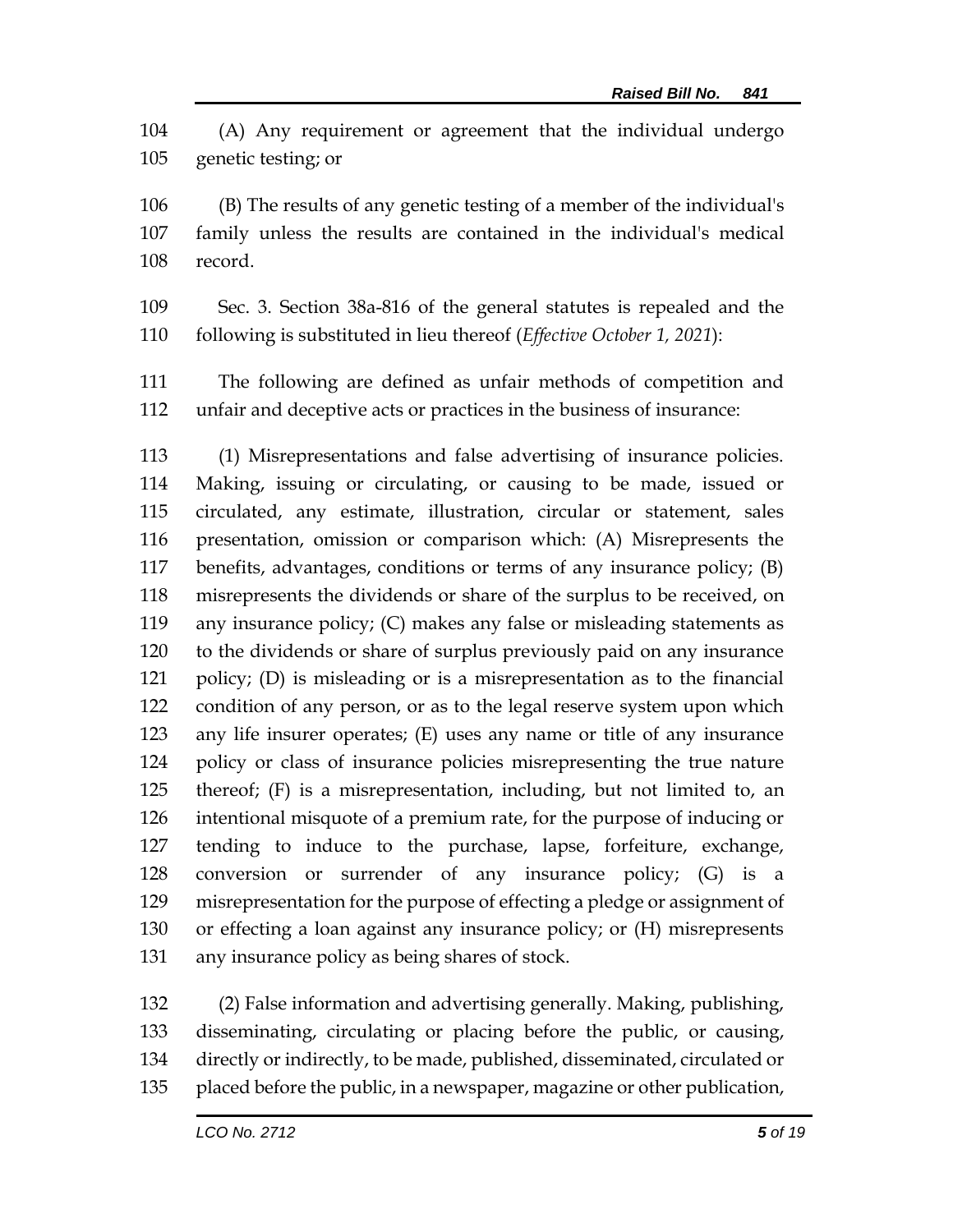or in the form of a notice, circular, pamphlet, letter or poster, or over any radio or television station, or in any other way, an advertisement, announcement or statement containing any assertion, representation or statement with respect to the business of insurance or with respect to any person in the conduct of his insurance business, which is untrue, deceptive or misleading.

 (3) Defamation. Making, publishing, disseminating or circulating, directly or indirectly, or aiding, abetting or encouraging the making, publishing, disseminating or circulating of, any oral or written statement or any pamphlet, circular, article or literature which is false or maliciously critical of or derogatory to the financial condition of an insurer, and which is calculated to injure any person engaged in the business of insurance.

 (4) Boycott, coercion and intimidation. Entering into any agreement to commit, or by any concerted action committing, any act of boycott, coercion or intimidation resulting in or tending to result in unreasonable restraint of, or monopoly in, the business of insurance.

 (5) False financial statements. Filing with any supervisory or other public official, or making, publishing, disseminating, circulating or delivering to any person, or placing before the public, or causing, directly or indirectly, to be made, published, disseminated, circulated or delivered to any person, or placed before the public, any false statement of financial condition of an insurer with intent to deceive; or making any false entry in any book, report or statement of any insurer with intent to deceive any agent or examiner lawfully appointed to examine into its condition or into any of its affairs, or any public official to whom such insurer is required by law to report, or who has authority by law to examine into its condition or into any of its affairs, or, with like intent, wilfully omitting to make a true entry of any material fact pertaining to the business of such insurer in any book, report or statement of such insurer.

(6) Unfair claim settlement practices. Committing or performing with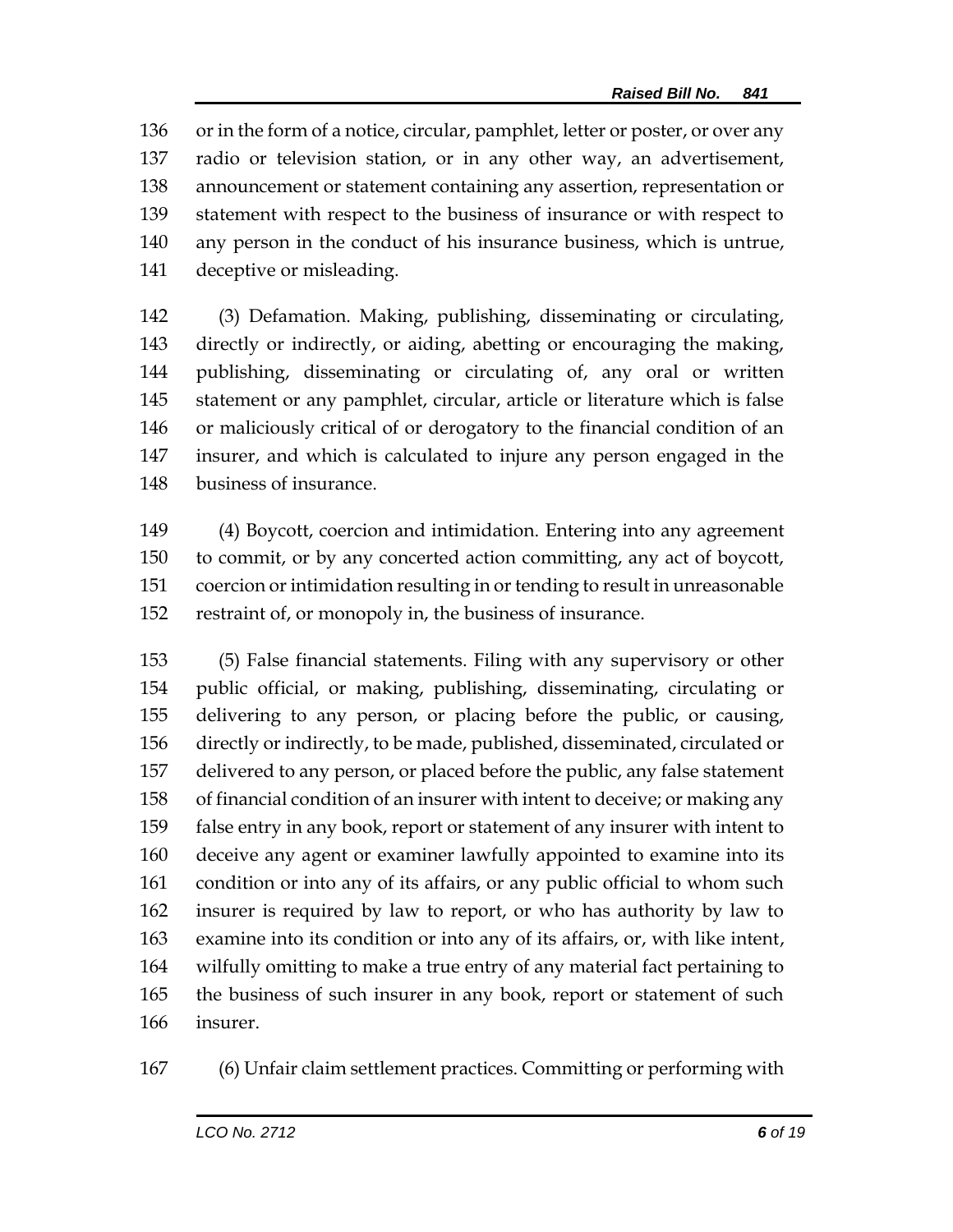such frequency as to indicate a general business practice any of the following: (A) Misrepresenting pertinent facts or insurance policy provisions relating to coverages at issue; (B) failing to acknowledge and act with reasonable promptness upon communications with respect to claims arising under insurance policies; (C) failing to adopt and implement reasonable standards for the prompt investigation of claims arising under insurance policies; (D) refusing to pay claims without conducting a reasonable investigation based upon all available information; (E) failing to affirm or deny coverage of claims within a reasonable time after proof of loss statements have been completed; (F) not attempting in good faith to effectuate prompt, fair and equitable settlements of claims in which liability has become reasonably clear; (G) compelling insureds to institute litigation to recover amounts due under an insurance policy by offering substantially less than the amounts ultimately recovered in actions brought by such insureds; (H) attempting to settle a claim for less than the amount to which a reasonable man would have believed he was entitled by reference to written or printed advertising material accompanying or made part of an application; (I) attempting to settle claims on the basis of an application which was altered without notice to, or knowledge or consent of the insured; (J) making claims payments to insureds or beneficiaries not accompanied by statements setting forth the coverage under which the payments are being made; (K) making known to insureds or claimants a policy of appealing from arbitration awards in favor of insureds or claimants for the purpose of compelling them to accept settlements or compromises less than the amount awarded in arbitration; (L) delaying the investigation or payment of claims by requiring an insured, claimant, or the physician of either to submit a preliminary claim report and then requiring the subsequent submission of formal proof of loss forms, both of which submissions contain substantially the same information; (M) failing to promptly settle claims, where liability has become reasonably clear, under one portion of the insurance policy coverage in order to influence settlements under other portions of the insurance policy coverage; (N) failing to promptly provide a reasonable explanation of the basis in the insurance policy in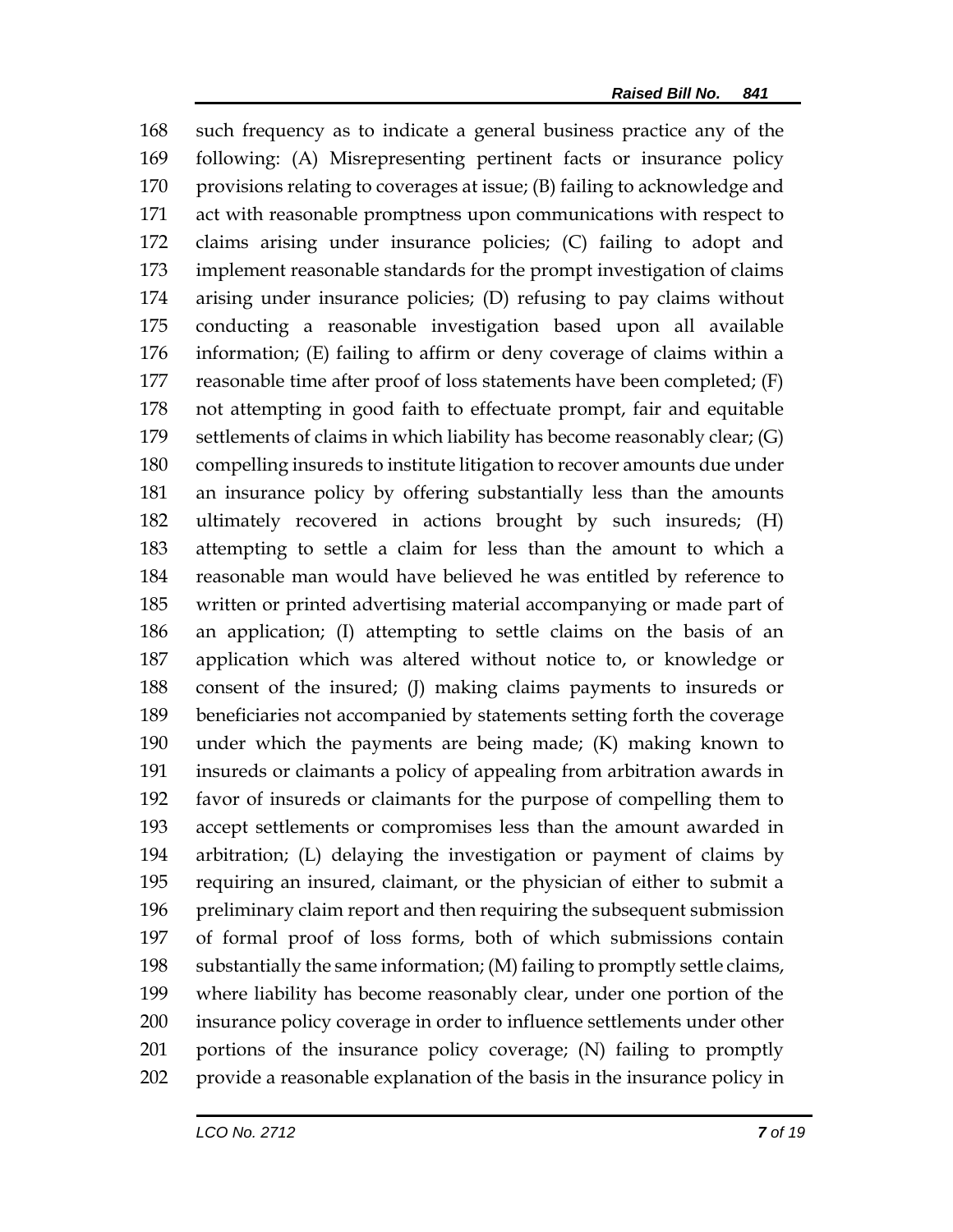relation to the facts or applicable law for denial of a claim or for the offer of a compromise settlement; (O) using as a basis for cash settlement with a first party automobile insurance claimant an amount which is less than the amount which the insurer would pay if repairs were made unless such amount is agreed to by the insured or provided for by the insurance policy.

 (7) Failure to maintain complaint handling procedures. Failure of any person to maintain complete record of all the complaints which it has received since the date of its last examination. This record shall indicate the total number of complaints, their classification by line of insurance, the nature of each complaint, the disposition of these complaints, and the time it took to process each complaint. For purposes of this subsection "complaint" means any written communication primarily expressing a grievance.

 (8) Misrepresentation in insurance applications. Making false or fraudulent statements or representations on or relative to an application for an insurance policy for the purpose of obtaining a fee, commission, money or other benefit from any insurer, producer or individual.

 (9) Any violation of any one of sections 38a-358, 38a-446, 38a-447, 38a- 488, 38a-825, 38a-826, 38a-828 and 38a-829. None of the following practices shall be considered discrimination within the meaning of section 38a-446 or 38a-488 or a rebate within the meaning of section 38a- 825: (A) Paying bonuses to policyholders or otherwise abating their premiums in whole or in part out of surplus accumulated from nonparticipating insurance, provided any such bonuses or abatement of premiums shall be fair and equitable to policyholders and for the best interests of the company and its policyholders; (B) in the case of policies issued on the industrial debit plan, making allowance to policyholders who have continuously for a specified period made premium payments directly to an office of the insurer in an amount which fairly represents 233 the saving in collection expense; (C) readjustment of the rate of premium for a group insurance policy based on loss or expense experience, or both, at the end of the first or any subsequent policy year, which may be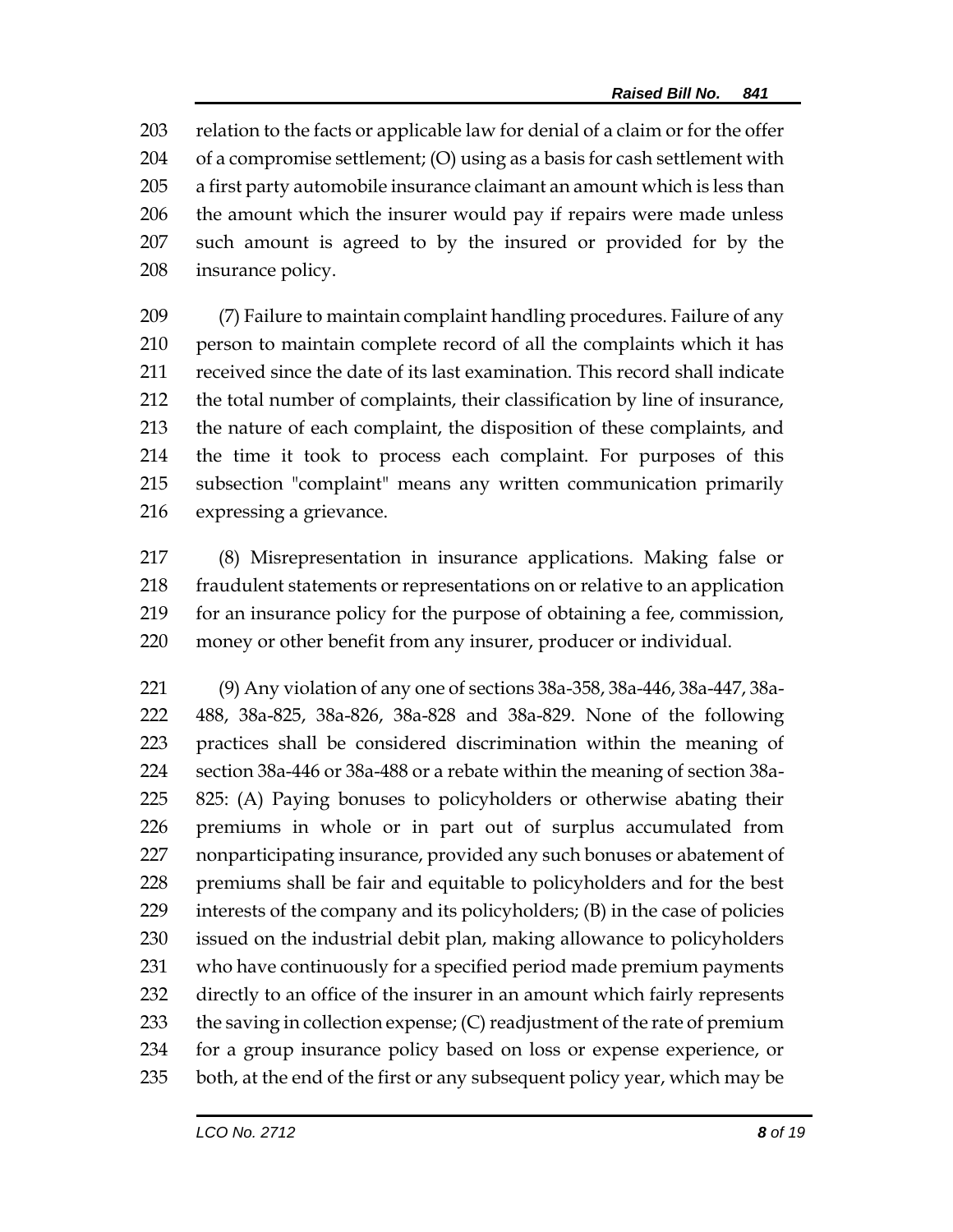made retroactive for such policy year.

 (10) Notwithstanding any provision of any policy of insurance, certificate or service contract, whenever such insurance policy or certificate or service contract provides for reimbursement for any services which may be legally performed by any practitioner of the healing arts licensed to practice in this state, reimbursement under such insurance policy, certificate or service contract shall not be denied because of race, color or creed nor shall any insurer make or permit any unfair discrimination against particular individuals or persons so licensed.

 (11) Favored agent or insurer: Coercion of debtors. (A) No person may (i) require, as a condition precedent to the lending of money or extension of credit, or any renewal thereof, that the person to whom such money or credit is extended or whose obligation the creditor is to acquire or finance, negotiate any policy or contract of insurance through a particular insurer or group of insurers or producer or group of producers; (ii) unreasonably disapprove the insurance policy provided by a borrower for the protection of the property securing the credit or lien; (iii) require directly or indirectly that any borrower, mortgagor, purchaser, insurer or producer pay a separate charge, in connection with the handling of any insurance policy required as security for a loan on real estate or pay a separate charge to substitute the insurance policy of one insurer for that of another; or (iv) use or disclose information resulting from a requirement that a borrower, mortgagor or purchaser furnish insurance of any kind on real property being conveyed or used as collateral security to a loan, when such information is to the advantage of the mortgagee, vendor or lender, or is to the detriment of the borrower, mortgagor, purchaser, insurer or the producer complying with such a requirement.

 (B) (i) Subparagraph (A)(iii) of this subdivision shall not include the interest which may be charged on premium loans or premium advancements in accordance with the security instrument. (ii) For 268 purposes of subparagraph  $(A)(ii)$  of this subdivision, such disapproval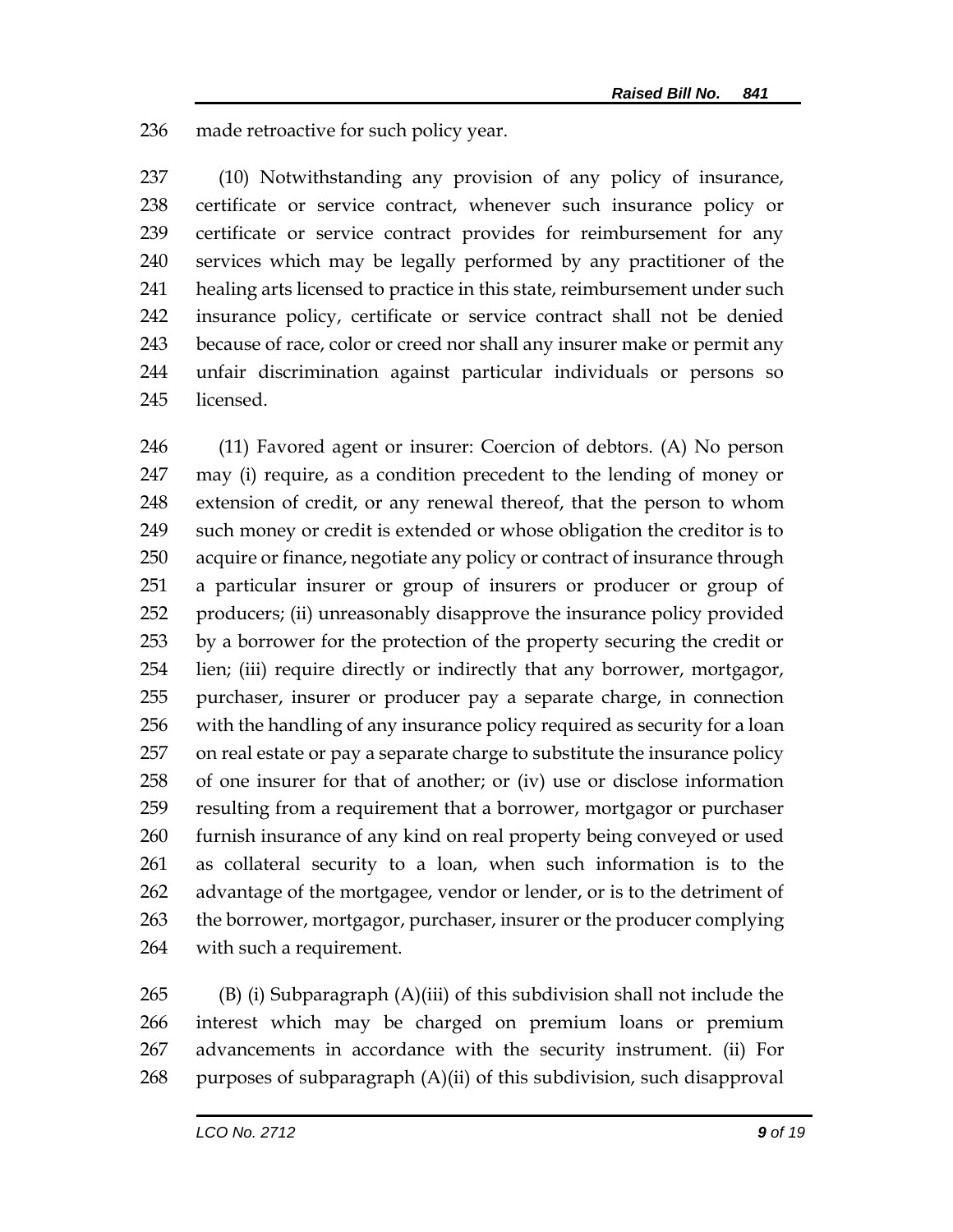shall be deemed unreasonable if it is not based solely on reasonable standards uniformly applied, relating to the extent of coverage required and the financial soundness and the services of an insurer. Such standards shall not discriminate against any particular type of insurer, nor shall such standards call for the disapproval of an insurance policy because such policy contains coverage in addition to that required. (iii) The commissioner may investigate the affairs of any person to whom 276 this subdivision applies to determine whether such person has violated this subdivision. If a violation of this subdivision is found, the person in violation shall be subject to the same procedures and penalties as are applicable to other provisions of section 38a-815, subsections (b) and (e) of section 38a-817 and this section. (iv) For purposes of this section, "person" includes any individual, corporation, limited liability company, association, partnership or other legal entity.

 (12) Refusing to insure, refusing to continue to insure or limiting the amount, extent or kind of coverage available to an individual or charging an individual a different rate for the same coverage because of physical disability, mental or nervous condition as set forth in section 38a-488a or intellectual disability, except where the refusal, limitation or rate differential is based on sound actuarial principles or is related to actual or reasonably anticipated experience.

 (13) Refusing to insure, refusing to continue to insure or limiting the amount, extent or kind of coverage available to an individual or charging an individual a different rate for the same coverage solely because of blindness or partial blindness. For purposes of this subdivision, "refusal to insure" includes the denial by an insurer of disability insurance coverage on the grounds that the policy defines "disability" as being presumed in the event that the insured is blind or partially blind, except that an insurer may exclude from coverage any disability, consisting solely of blindness or partial blindness, when such condition existed at the time the policy was issued. Any individual who is blind or partially blind shall be subject to the same standards of sound actuarial principles or actual or reasonably anticipated experience as are sighted persons with respect to all other conditions, including the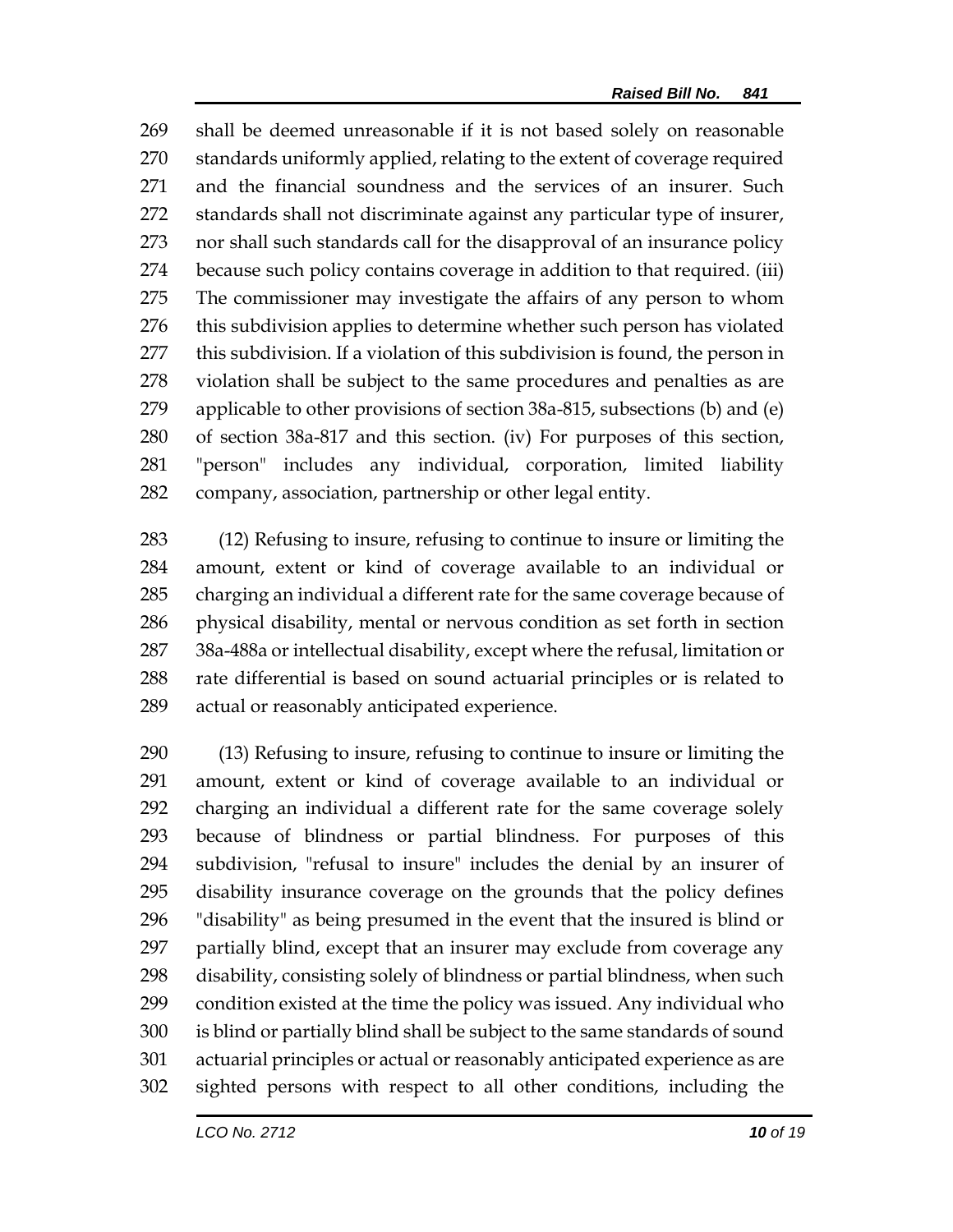underlying cause of the blindness or partial blindness.

 (14) Refusing to insure, refusing to continue to insure or limiting the amount, extent or kind of coverage available to an individual or charging an individual a different rate for the same coverage because of exposure to diethylstilbestrol through the female parent.

 (15) (A) Failure by an insurer, or any other entity responsible for providing payment to a health care provider pursuant to an insurance policy, to pay accident and health claims, including, but not limited to, claims for payment or reimbursement to health care providers, within the time periods set forth in subparagraph (B) of this subdivision, unless the Insurance Commissioner determines that a legitimate dispute exists as to coverage, liability or damages or that the claimant has fraudulently caused or contributed to the loss. Any insurer, or any other entity responsible for providing payment to a health care provider pursuant to an insurance policy, who fails to pay such a claim or request within the time periods set forth in subparagraph (B) of this subdivision shall pay the claimant or health care provider the amount of such claim plus interest at the rate of fifteen per cent per annum, in addition to any other penalties which may be imposed pursuant to sections 38a-11, 38a-25, 38a-41 to 38a-53, inclusive, 38a-57 to 38a-60, inclusive, 38a-62 to 38a-64, inclusive, 38a-76, 38a-83, 38a-84, 38a-117 to 38a-124, inclusive, 38a-129 to 38a-140, inclusive, 38a-146 to 38a-155, inclusive, 38a-283, 38a-288 to 38a-290, inclusive, 38a-319, 38a-320, 38a-459, 38a-464, 38a-815 to 38a-819, inclusive, 38a-824 to 38a-826, inclusive, and 38a-828 to 38a-830, inclusive. Whenever the interest due a claimant or health care provider pursuant to this section is less than one dollar, the insurer shall deposit such amount in a separate interest-bearing account in which all such amounts shall be deposited. At the end of each calendar year each such insurer shall donate such amount to The University of Connecticut Health Center.

 (B) Each insurer or other entity responsible for providing payment to a health care provider pursuant to an insurance policy subject to this section, shall pay claims not later than: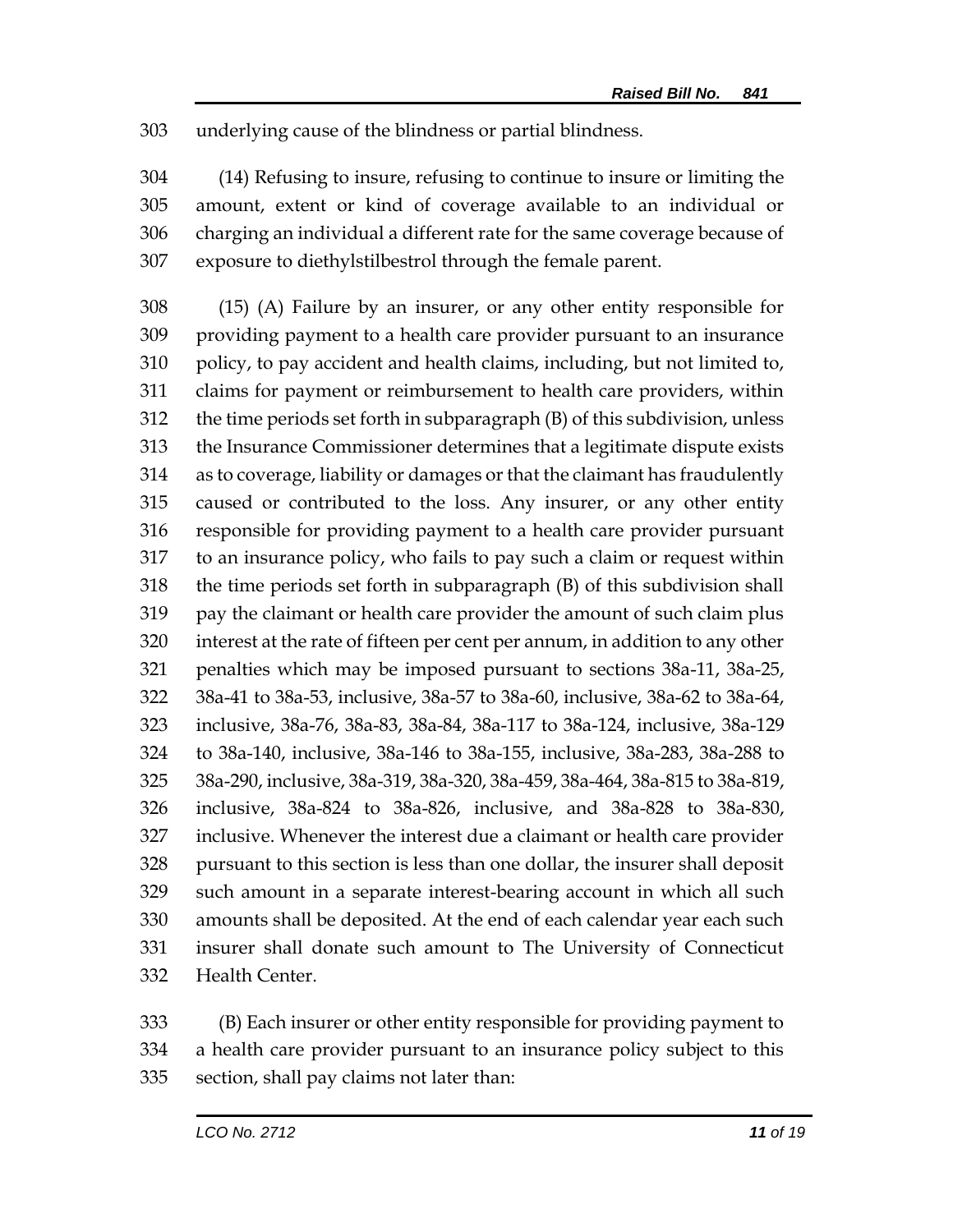(i) For claims filed in paper format, sixty days after receipt by the insurer of the claimant's proof of loss form or the health care provider's request for payment filed in accordance with the insurer's practices or procedures, except that when there is a deficiency in the information needed for processing a claim, as determined in accordance with section 38a-477, the insurer shall (I) send written notice to the claimant or health care provider, as the case may be, of all alleged deficiencies in information needed for processing a claim not later than thirty days after the insurer receives a claim for payment or reimbursement under the contract, and (II) pay claims for payment or reimbursement under the contract not later than thirty days after the insurer receives the information requested; and

 (ii) For claims filed in electronic format, twenty days after receipt by the insurer of the claimant's proof of loss form or the health care provider's request for payment filed in accordance with the insurer's practices or procedures, except that when there is a deficiency in the information needed for processing a claim, as determined in accordance with section 38a-477, the insurer shall (I) notify the claimant or health care provider, as the case may be, of all alleged deficiencies in information needed for processing a claim not later than ten days after the insurer receives a claim for payment or reimbursement under the contract, and (II) pay claims for payment or reimbursement under the contract not later than ten days after the insurer receives the information requested.

 (C) As used in this subdivision, "health care provider" means a person licensed to provide health care services under chapter 368d, chapter 368v, chapters 370 to 373, inclusive, 375 to 383c, inclusive, 384a to 384c, inclusive, or chapter 400j.

 (16) Failure to pay, as part of any claim for a damaged motor vehicle under any automobile insurance policy where the vehicle has been declared to be a constructive total loss, an amount equal to the sum of (A) the settlement amount on such vehicle plus, whenever the insurer takes title to such vehicle, (B) an amount determined by multiplying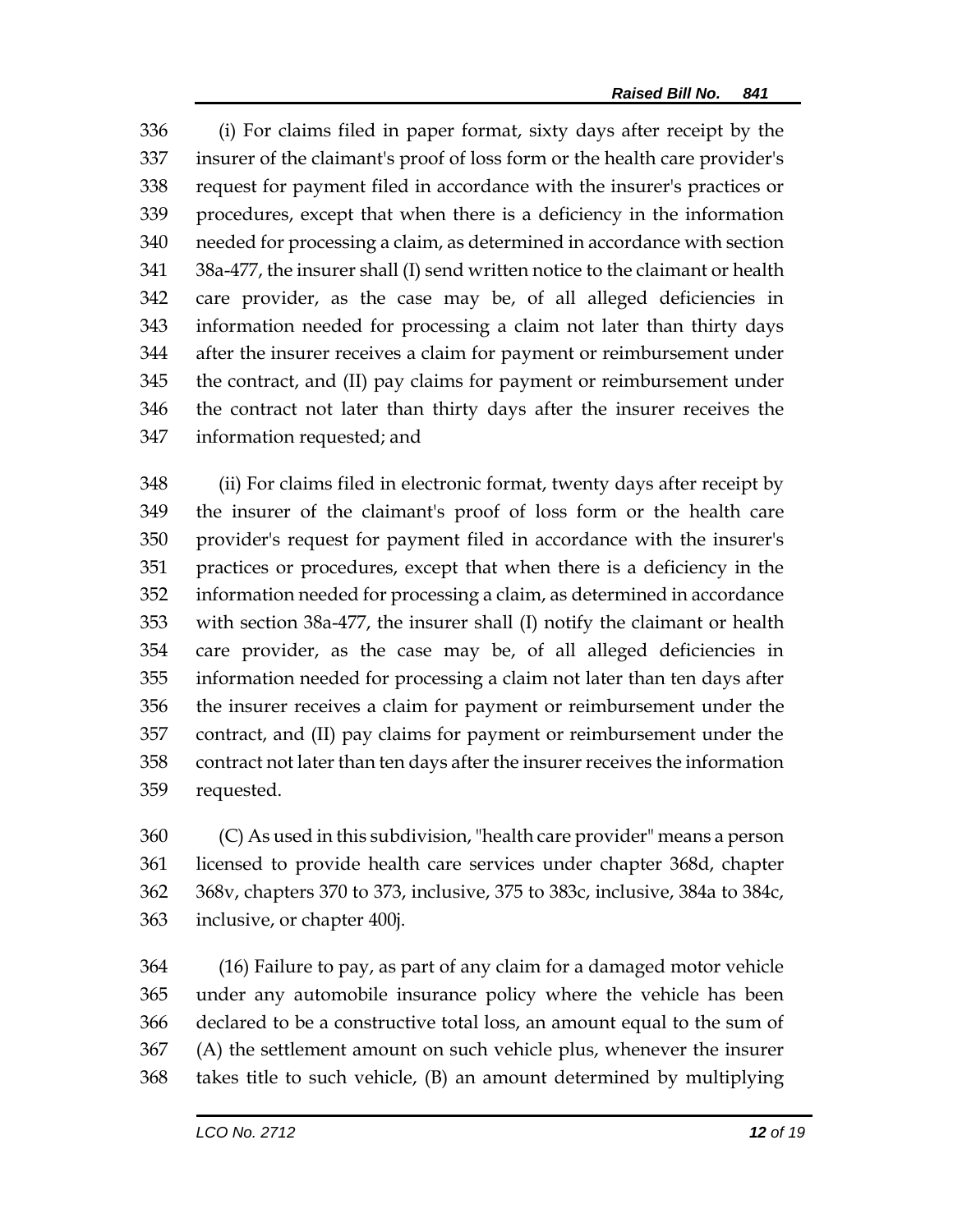such settlement amount by a percentage equivalent to the current sales tax rate established in section 12-408. For purposes of this subdivision, "constructive total loss" means the cost to repair or salvage damaged property, or the cost to both repair and salvage such property, equals or exceeds the total value of the property at the time of the loss.

 (17) Any violation of section 42-260, by an extended warranty provider subject to the provisions of said section, including, but not limited to: (A) Failure to include all statements required in subsections (c) and (f) of section 42-260 in an issued extended warranty; (B) offering an extended warranty without being (i) insured under an adequate extended warranty reimbursement insurance policy or (ii) able to demonstrate that reserves for claims contained in the provider's financial statements are not in excess of one-half the provider's audited net worth; (C) failure to submit a copy of an issued extended warranty form or a copy of such provider's extended warranty reimbursement policy form to the Insurance Commissioner.

 (18) With respect to an insurance company, hospital service corporation, health care center or fraternal benefit society providing individual or group health insurance coverage of the types specified in subdivisions (1), (2), (4), (6), (10), (11) and (12) of section 38a-469, refusing to insure, refusing to continue to insure or limiting the amount, extent or kind of coverage available to an individual or charging an individual a different rate for the same coverage because such individual has been a victim of family violence.

 (19) With respect to an insurance company, hospital service corporation, health care center or fraternal benefit society providing individual or group health insurance coverage of the types specified in subdivisions (1), (2), (3), (4), (6), (9), (10), (11) and (12) of section 38a-469, refusing to insure, refusing to continue to insure or limiting the amount, extent or kind of coverage available to an individual or charging an individual a different rate for the same coverage because of genetic information. Genetic information indicating a predisposition to a disease or condition shall not be deemed a preexisting condition in the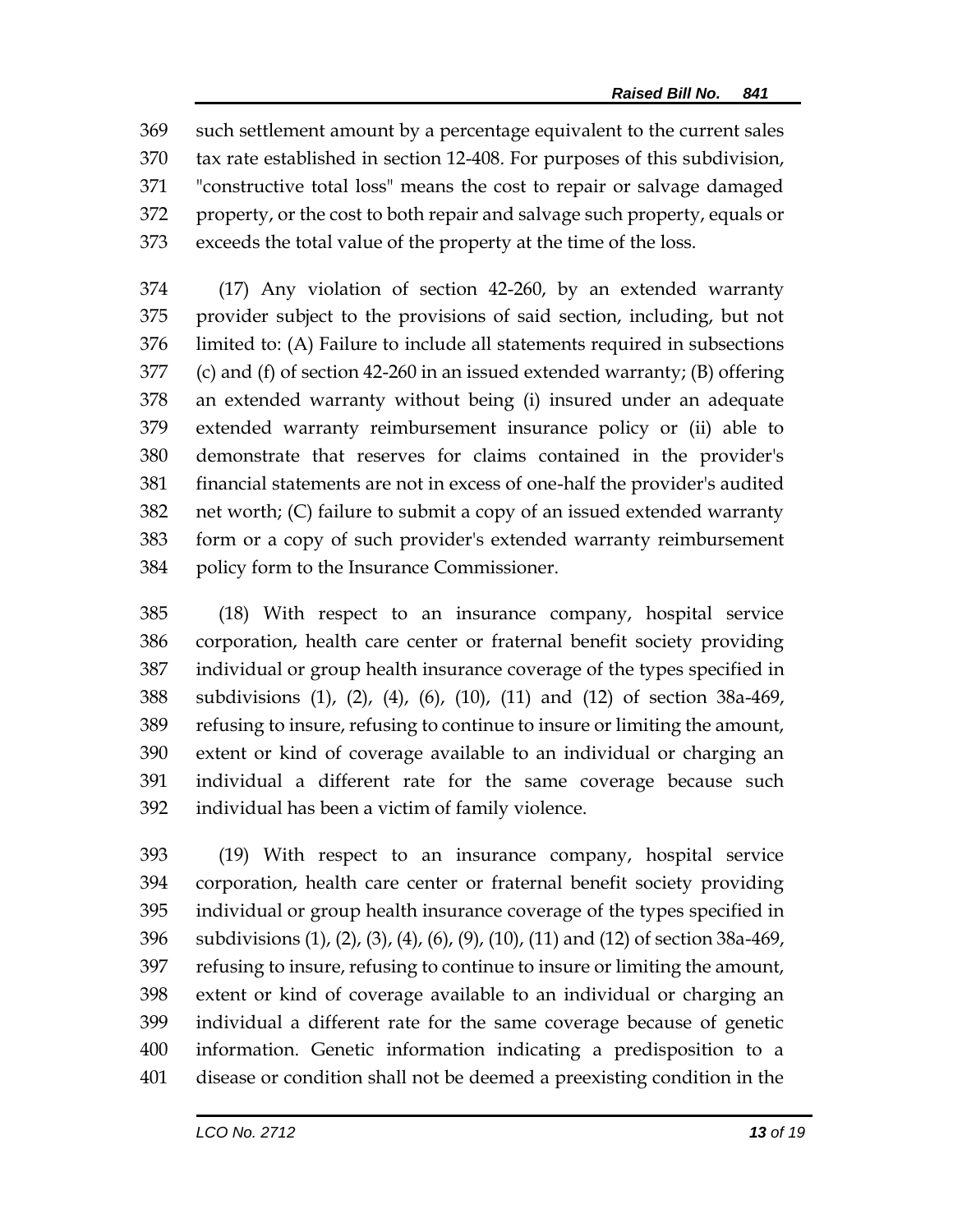absence of a diagnosis of such disease or condition that is based on other medical information. An insurance company, hospital service corporation, health care center or fraternal benefit society providing individual health coverage of the types specified in subdivisions (1), (2), (3), (4), (6), (9), (10), (11) and (12) of section 38a-469, shall not be prohibited from refusing to insure or applying a preexisting condition limitation, to the extent permitted by law, to an individual who has been diagnosed with a disease or condition based on medical information other than genetic information and has exhibited symptoms of such disease or condition. For the purposes of this subsection, "genetic information" means the information about genes, gene products or inherited characteristics that may derive from an individual or family member.

(20) Any violation of sections 38a-465 to 38a-465q, inclusive.

 (21) With respect to a managed care organization, as defined in section 38a-478, failing to establish a confidentiality procedure for medical record information, as required by section 38a-999.

- (22) Any violation of sections 38a-591d to 38a-591f, inclusive.
- (23) Any violation of section 38a-472j.
- (24) Any violation of section 2 of this act.

 Sec. 4. (NEW) (*Effective July 1, 2021*) (a) (1) Except as provided in subsection (b) of this section, no insurer that delivers, issues for delivery, renews, amends or endorses a homeowners insurance policy in this state on or after July 1, 2021, that is subject to the requirements of sections 38a-663 to 38a-696, inclusive, of the general statutes shall cancel such policy unless:

428 (A) If such policy is not a renewal policy and has been in effect for fewer than sixty days, such insurer sends a written cancellation notice to the named insured:

(i) At least ten days before the effective date of such cancellation for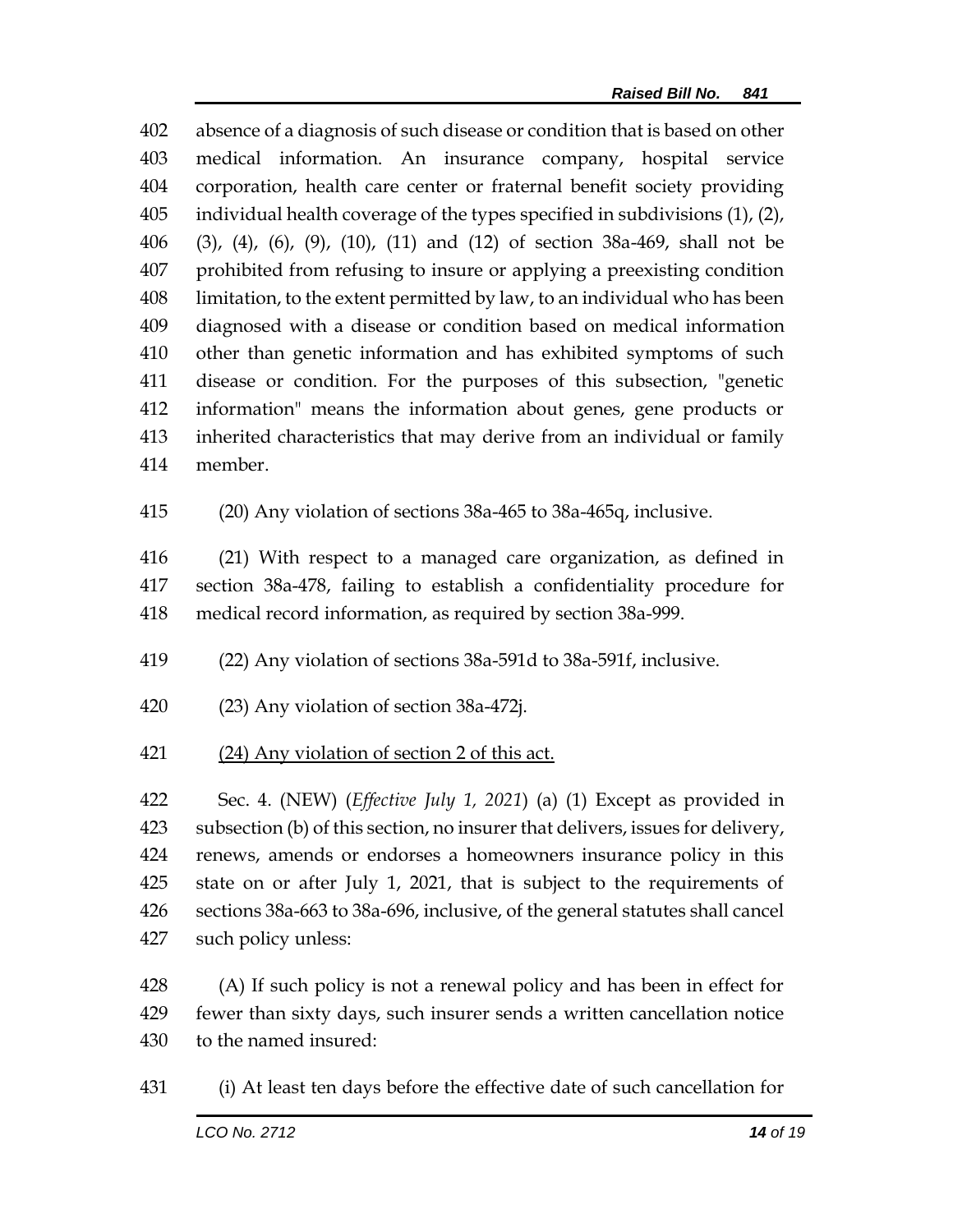- nonpayment of premium disclosing:
- (I) Such cancellation;

 (II) That the named insured may avoid such cancellation and continue coverage under such policy by paying, before the effective date of such cancellation, such unpaid premium; and

- (III) That any excess premium, if not tendered by the insurer, shall be refunded to the named insured upon demand by the named insured; or
- (ii) At least thirty days before the effective date of such cancellation for any reason other than nonpayment of premium disclosing:
- (I) Such cancellation;
- (II) The reason for such cancellation;
- (III) The effective date of such cancellation; and
- (IV) That any excess premium, if not tendered by the insurer, shall be refunded to the named insured upon demand by the named insured; or
- (B) If such policy is not a renewal policy and has been in effect for at least sixty days, or if such policy is an effective renewal policy, such insurer sends a written cancellation notice to the named insured:
- (i) At least ten days before the effective date of such cancellation for nonpayment of premium disclosing:
- (I) Such cancellation;
- (II) That the named insured may avoid such cancellation and continue coverage under such policy by paying, before the effective date of such cancellation, such unpaid premium; and
- (III) That any excess premium, if not tendered by the insurer, shall be refunded to the named insured upon demand by the named insured; or
- (ii) At least thirty days before the effective date of such cancellation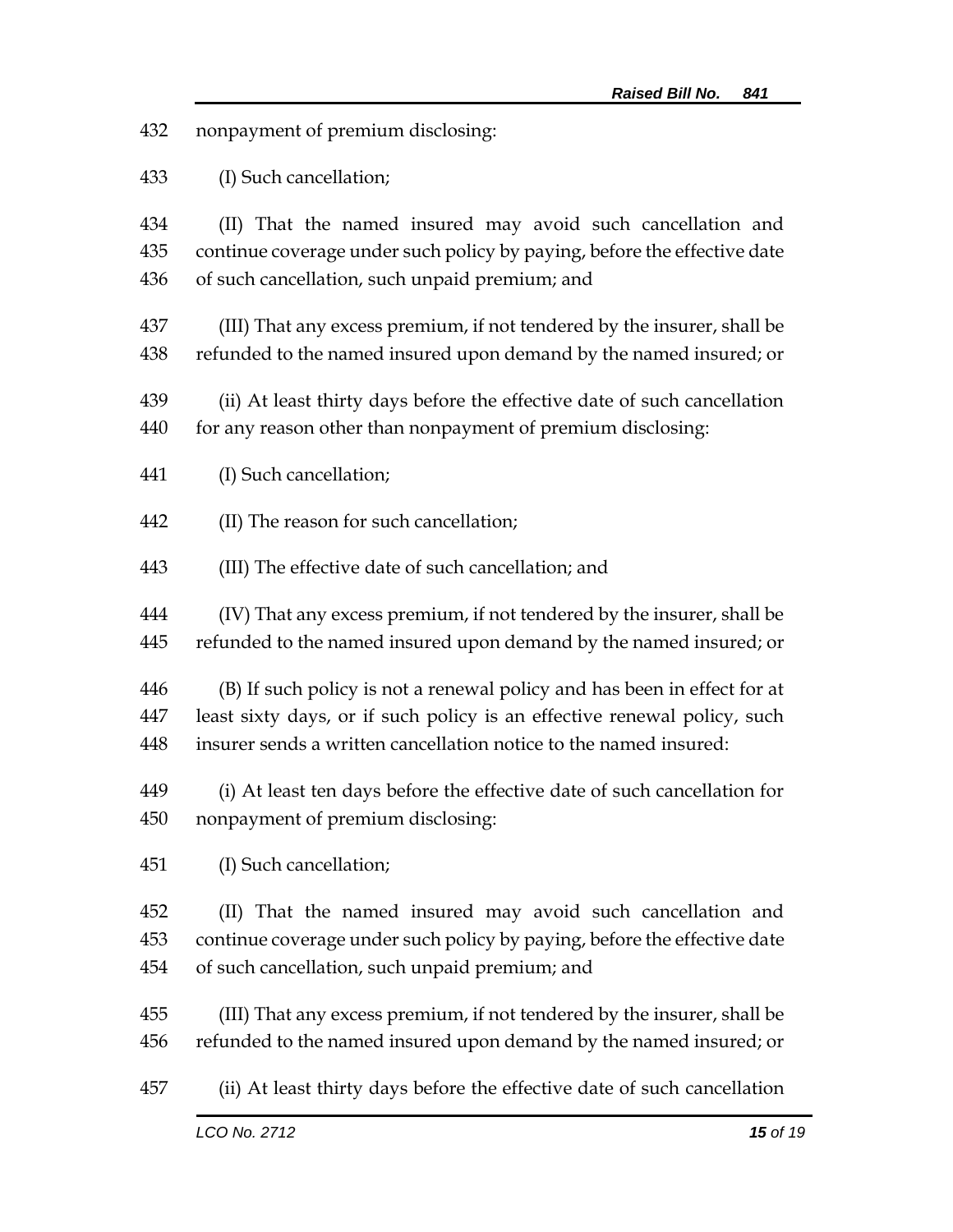for fraud or misrepresentation of any material fact made by the named insured in obtaining coverage under such policy that, if discovered by such insurer, would have caused such insurer not to issue or renew such policy, as applicable, or any physical change in the covered property that materially increases a hazard insured against under such policy disclosing:

(I) The effective date of such cancellation; and

 (II) That any excess premium, if not tendered by the insurer, shall be refunded to the named insured upon demand by the named insured.

 (2) No insurer may cancel a homeowners insurance policy described in subparagraph (B) of subdivision (1) of this subsection for any reason other than:

(A) Nonpayment of premium;

 (B) Fraud or misrepresentation of any material fact made by the named insured in obtaining coverage under such policy that, if discovered by the insurer, would have caused the insurer not to issue or renew such policy, as applicable; or

 (C) Any physical change in the covered property that materially increases a hazard insured against under such policy.

 (3) No notice of cancellation required under subdivision (1) of this subsection shall be effective unless such notice is sent to the named insured by registered mail, certified mail or mail evidenced by a certificate of mailing, or, if agreed by the insurer and the named insured, by electronic means evidenced by a delivery receipt.

 (b) No notice of cancellation is required under subsection (a) of this section if the homeowners insurance policy is transferred from the insurer to an affiliate of such insurer for another policy with no interruption of coverage and the same terms, conditions and provisions, including policy limits, as the transferred policy, except that the insurer to which the policy is transferred shall not be prohibited from applying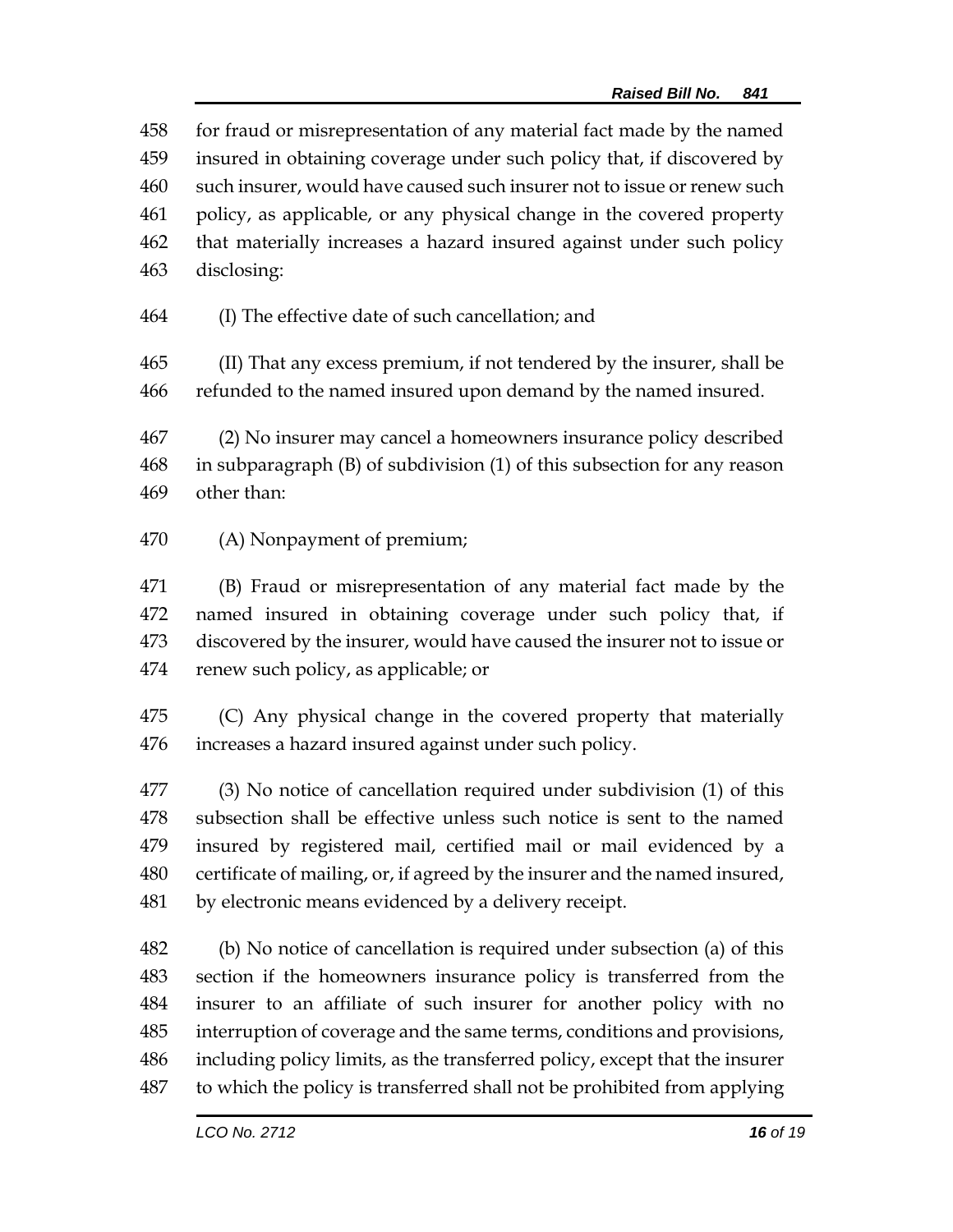such insurer's rates and rating plans at the time of renewal.

 (c) The named insured under a homeowners insurance policy described in subsection (a) of this section may cancel such policy at any time by sending to the insurer that delivered, issued for delivery, renewed, amended or endorsed such policy a written notice disclosing the effective date of such cancellation.

 Sec. 5. Section 38a-646 of the general statutes is repealed and the following is substituted in lieu thereof (*Effective October 1, 2021*):

 As used in sections 38a-645 to 38a-658, inclusive, except as otherwise provided herein:

 (1) "Credit life insurance" means insurance on the life of a debtor pursuant to or in connection with a specific loan or other credit transaction;

 (2) "Credit accident and health insurance" means insurance on a debtor to provide indemnity for payments becoming due on a specific loan or other credit transaction while the debtor is disabled as defined in the policy;

 (3) "Creditor" means the lender of money or vendor or lessor of goods, services, property, rights or privileges for which payment is arranged through a credit transaction or any successor to the right, title or interest of any such lender, vendor or lessor, and an affiliate, associate or subsidiary of any of them or any director, officer or employee of any of them or any other person in any way associated with any of them;

 (4) "Debtor" means a borrower of money or a purchaser or lessee of goods, services, property, rights or privileges for which payment is arranged through a credit transaction;

 (5) "Indebtedness" means the total amount payable by a debtor to a creditor in connection with a loan or other credit transaction; and

(6) "Loss ratio" means annual incurred claims divided by earned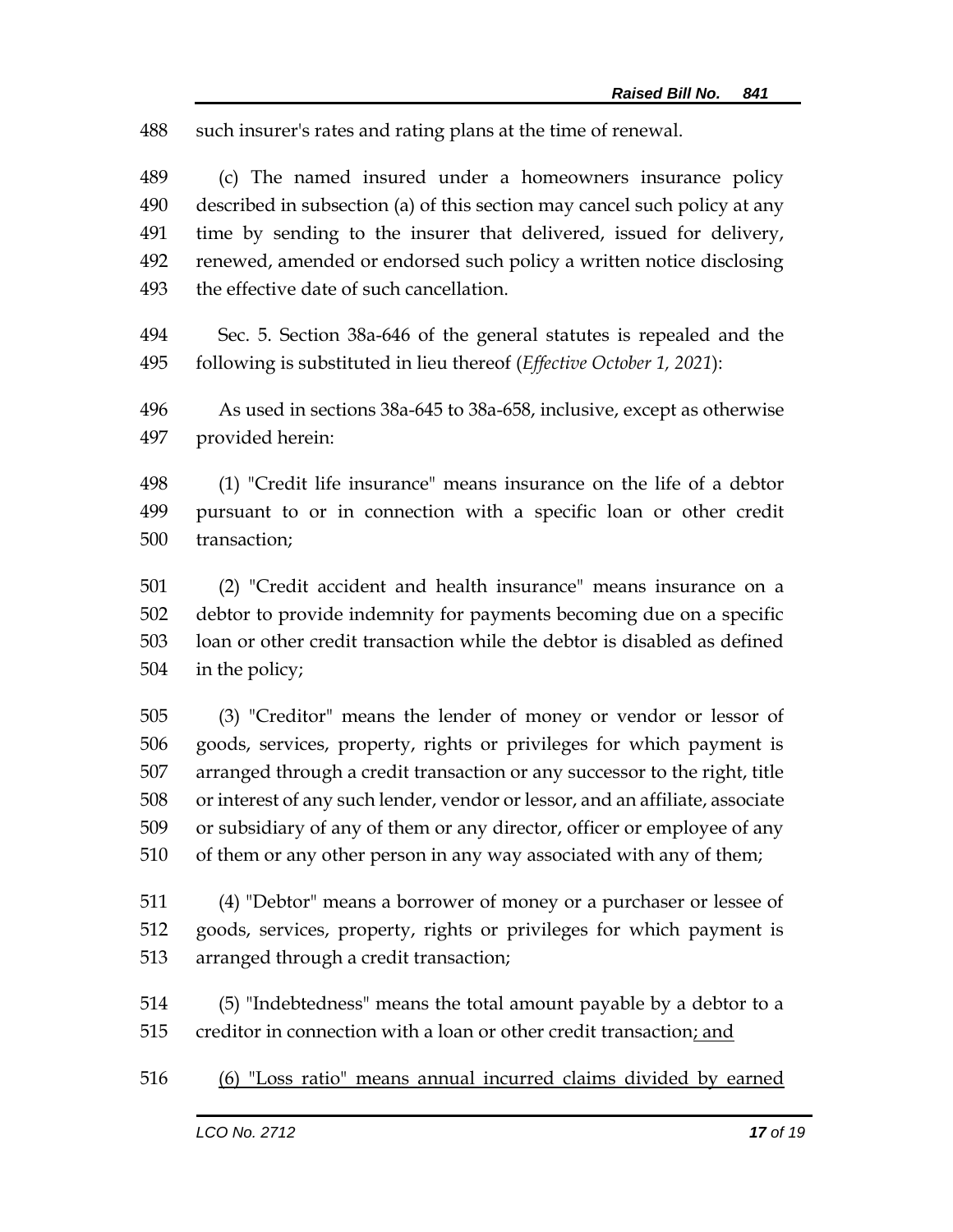premiums.

 Sec. 6. Subsection (b) of section 38a-651 of the general statutes is repealed and the following is substituted in lieu thereof (*Effective October 1, 2021*):

 (b) The commissioner shall adopt regulations in accordance with the provisions of chapter 54, establishing a procedure for review of such policies, certificates of insurance, notices of proposed insurance, applications for insurance, endorsements and riders, and shall disapprove any such form at any time if: **[**the**]**

 (1) The schedule of premium rates charged or to be charged is, by reasonable assumptions and as determined according to benchmark loss ratio calculations, excessive in relation to the benefits provided; or **[**if it contains**]**

## (2) Such form:

(A) Has a prima facie loss ratio of less than fifty per cent for any single

 or joint credit life insurance or credit accident and health insurance policy unless the commissioner approves a premium rate deviation for

such policy; or

 (B) Contains provisions which (i) are unjust, unfair, inequitable, misleading, deceptive, **[**or which**]** (ii) encourage misrepresentation of the coverage, or **[**which**]** (iii) are contrary to any provision of the insurance laws or of any rule or regulation promulgated thereunder.

 Sec. 7. Subsection (e) of section 38a-702e of the general statutes is repealed and the following is substituted in lieu thereof (*Effective October 1, 2021*):

 (e) Each applicant for an insurance producer license shall, before being admitted to an examination under subsection (a) of this section, prove to the satisfaction of the commissioner that such applicant meets one of the following prerequisites: (1) Successful completion of a course approved by the commissioner requiring not less than **[**forty**]** twenty